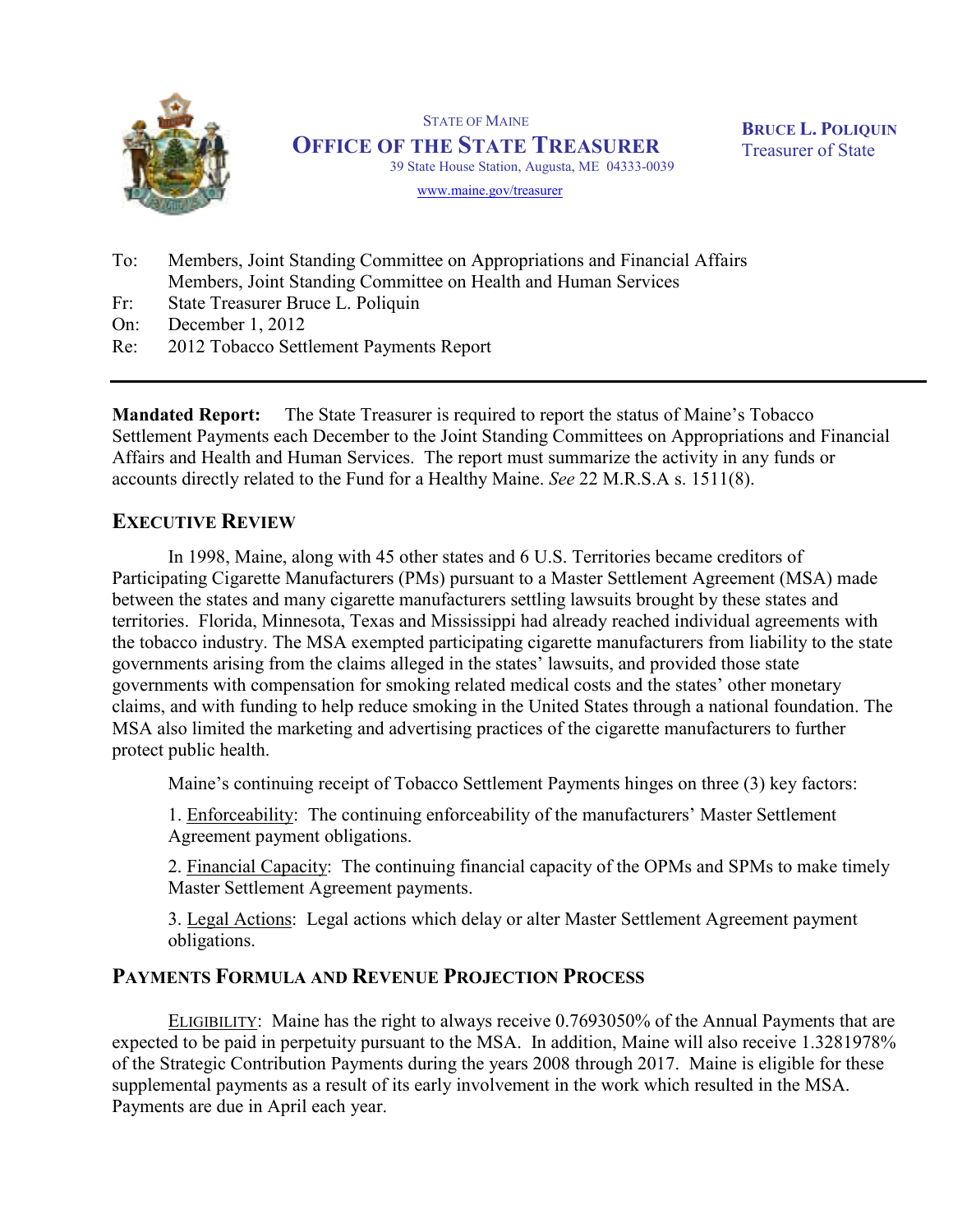PAYMENTS FORMULA: The total annual settlement payments are driven by two key annual adjustments, 1) the inflation adjustment and the 2) the volume of cigarettes sold nationwide. Under the Inflation Adjustment, the base annual payments will increase by the greater of 3% or the CPI value (Consumer Price Index). Under the Volume Adjustment, the MSA tobacco payments due from the manufacturers are either reduced or increased depending on whether the Original Participating Manufacturers' national sales volumes for a given year are less or greater than the national cigarette sales volumes for 1997. Maine's Tobacco Settlement Payments are directly related to the shipments of cigarettes nationwide without regard to increases or decreases in Maine cigarette sales.

REVENUE PROJECTION PROCESS: The Office of the State Treasurer organizes a meeting of the Maine Attorney General's Office, the State Budget Office, and the Legislature's Office of Fiscal and Program Review in advance of each Revenue Forecasting Committee meeting in order to reach consensus on the tobacco settlement revenue forecast. That meeting agenda includes a review of an econometric model available from the National Association of Attorneys General that projects domestic consumption of cigarettes. Each meeting also discusses the likely impacts on Maine's payment stream of any disputes pending under the MSA. These disputes, and the timing and direction of their outcomes, present significant volatility to the tobacco settlement revenue stream projection process.

Under the MSA, a participating tobacco company may be entitled to a reduction in its annual payment obligation for the Non-Participating Manufacturer Adjustment if two things are determined in its favor: First, an economics firm determines that the disadvantages imposed upon it by the MSA were a significant contributing factor in its loss of market share to Non-Participating manufacturers (NPMs). Second, recovery of this NPM Adjustment amount from an individual state is dependent on (a) whether the state had a qualifying statute governing NPM escrow deposits in place during the relevant sales year; and (b) whether the individual state diligently enforced that qualifying statute.

Beginning in sales year 2003 and continuing through sales year 2010, the PMs have claimed that they are entitled to the NPM adjustment, which, if accepted by the Arbitration Panel presiding over this matter (currently hearing the dispute over the NPM Adjustment for sales year 2003 only), would result in a decrease in the amount the PMs owe under the MSA for those years. Maine asserts that it has had a qualifying statute in place for all relevant sales years and that it has diligently enforced that statute. If Maine prevails in the MSA arbitration proceeding, Maine will not experience a reduction in its payment amount due to the NPM Adjustment for the sales year at issue. If, however, Maine is found not to have diligently enforced, the State's liability could be equal or less than its entire annual payment amount for that sales year.

If the PMs dispute the calculated tobacco settlement amount they owe by claiming entitlement to the NPM Adjustment, they have three options under the MSA. One, the PMs can pay the contested amount to the State, as Phillip Morris did for sales years 2003-09; or, two, the PMs can place the contested amount in a disputed payment account, which R.J. Reynolds did for sales years 2003-10 except for sales year 2006, for which it withheld the NPM Adjustment amount, and which Phillip Morris did for the first time with its April, 2011 payment. (To date, R.J. Reynolds has escrowed more than \$2.1 billion into the disputed payment account for the NPM Adjustment for those sales years); and three, the PMs can simply withhold the entire amount they dispute from their annual payments, and many PMs have done this.